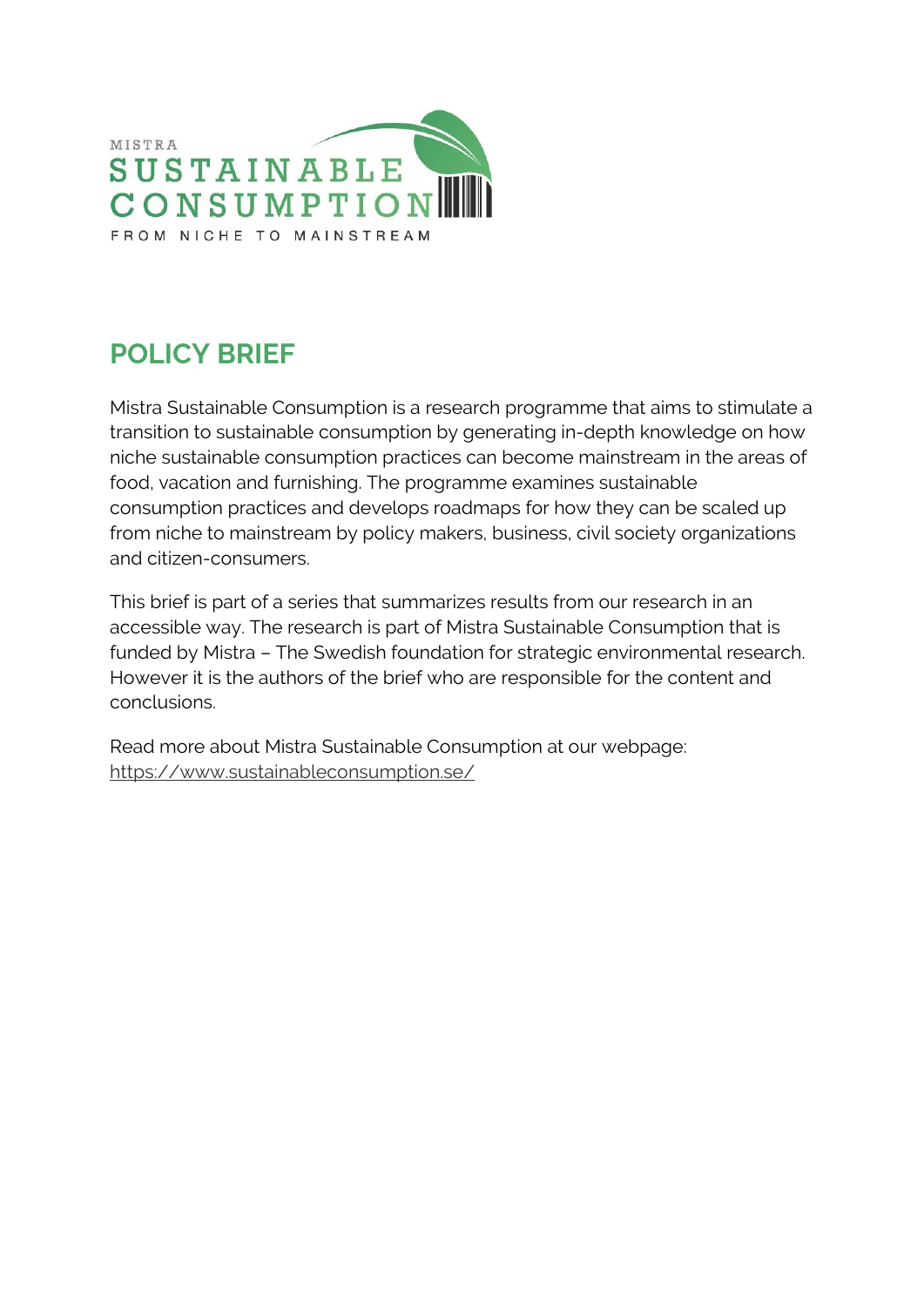## **Business Models to Mainstream Sustainable Consumption Practices**



### **Summary**

The future will demand new business models that capture value for consumers, shareholders, and stakeholders, including future generations. Those businesses that engage with today's sustainable consumption niches early increase their chances to be at the forefront of future profitability and growth.

Following the steps set out in this brief can help companies to identify practices that have the potential for profitable growth beyond the niche, and to reduce risk in developing the corresponding business models.

## **4 steps to mainstream sustainable business models**

- 1. Identify consumption niches with potential
- 2. Understand the value creation process that enables the niche
- 3. Identify the barriers that can prevent successful mainstreaming
- 4. Work with stakeholders to overcome these barriers

**Businesses have a promising role to play in the process of turning a promising niche into an offer that delivers value to the masses.**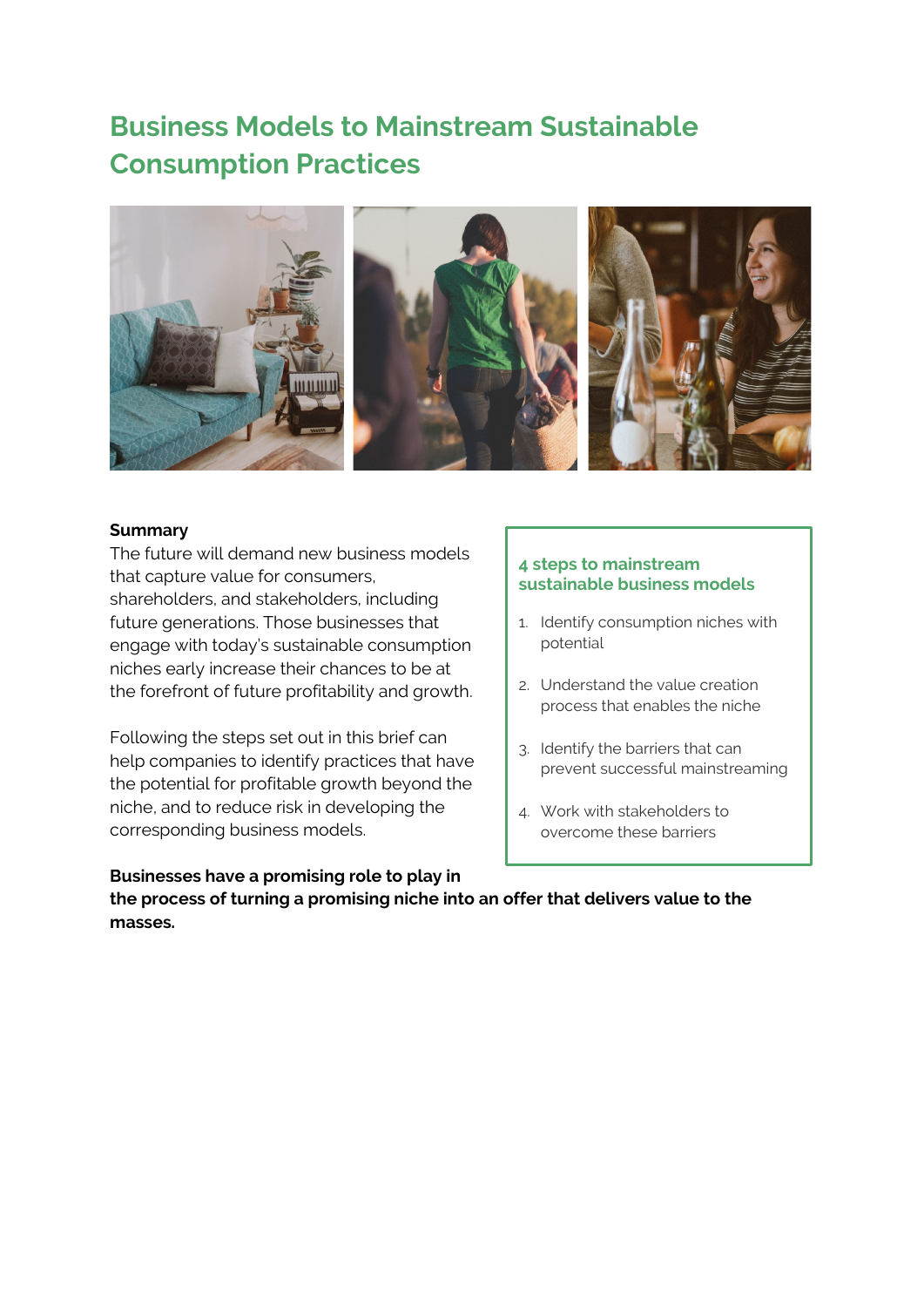#### **Sustainable Business Models** are

business models that create significant positive (or significantly reduced negative) impacts for the environment and society, through changes in the way the organisation creates, delivers and captures value. An innovative sustainable business model manages to do so by creating a competitive advantage through superior customer value and contributes to a sustainable society. This type of business model seeks to align the interests of all stakeholders. However, the challenge is to design business models that allow companies to capture the economic value and at the same time to deliver social and environmental benefit.

For a sustainable business model, these innovations in value creation can build on *efficiency-focused improvements* or *sufficiency-based changes*. Value can be captured by deploying organisational competencies in new ways or developing new competencies for creating value propositions that are not only economically viable, but also environmentally and socially beneficial. It is debatable whether a sustainable business model needs only to achieve relative improvements in the consumption it replaces, or absolute improvements in overall impact from consumption patterns and levels are needed.

#### **Efficiency-focused business models**

represent the idea that more can be done with less, i.e. that consumption habits can remain intact as long as society manages to radically improve the efficiency with which we achieve current and future consumption levels.

**Sufficiency-focused business models** are those that facilitate consumption practices that require lower overall consumption levels. They are rare and more difficult to implement successfully. Nevertheless, efforts have been made to achieve proof-of-concept for some ideas developed recently. Some promising sufficiency-focused business models mentioned in literature are premium pricing models<sup>[i](#page-4-0)</sup>, education- and consumer engagement-focused models, or demand reduction services[ii](#page-4-1) .

Ultimately, both efficiency- and sufficiencyfocused business models will be necessary to achieve consumption levels in the future that are sustainable in the light of all

environmental and social challenges currently faced by society.

### **Mainstreaming of sustainable business models**

For a sustainable business model to have an impact on consumption patterns, it either has to be scaled up (i.e. expand the customer base) or to be multiplied (i.e. replicate the business model in different settings). Which of these paths is more fruitful and how the mainstreaming takes place depends on the specific context of the business model. To mainstream a sustainable business model, we have identified four steps to go through.

#### **Step 1: Identify consumption niches with potential.**

Consumption niches most often emerge spontaneously as a result of stakeholders with a similar interest coming together. Often these niches lack efficiency but have high levels of consumer engagement. They offer a test-bed for business models to be developed that not only satisfy the niche demand, but also can prove economically profitable.

The Mistra Sustainable Consumption project has mapped about 700 examples of sustainable consumption practices in the fields of food, vacationing, and home furniture. These practices were analysed and grouped into clusters. Not all of these practices lend themselves equally well to be mainstreamed with the help of a business model, however all provide a case for a business model to create and capture value.

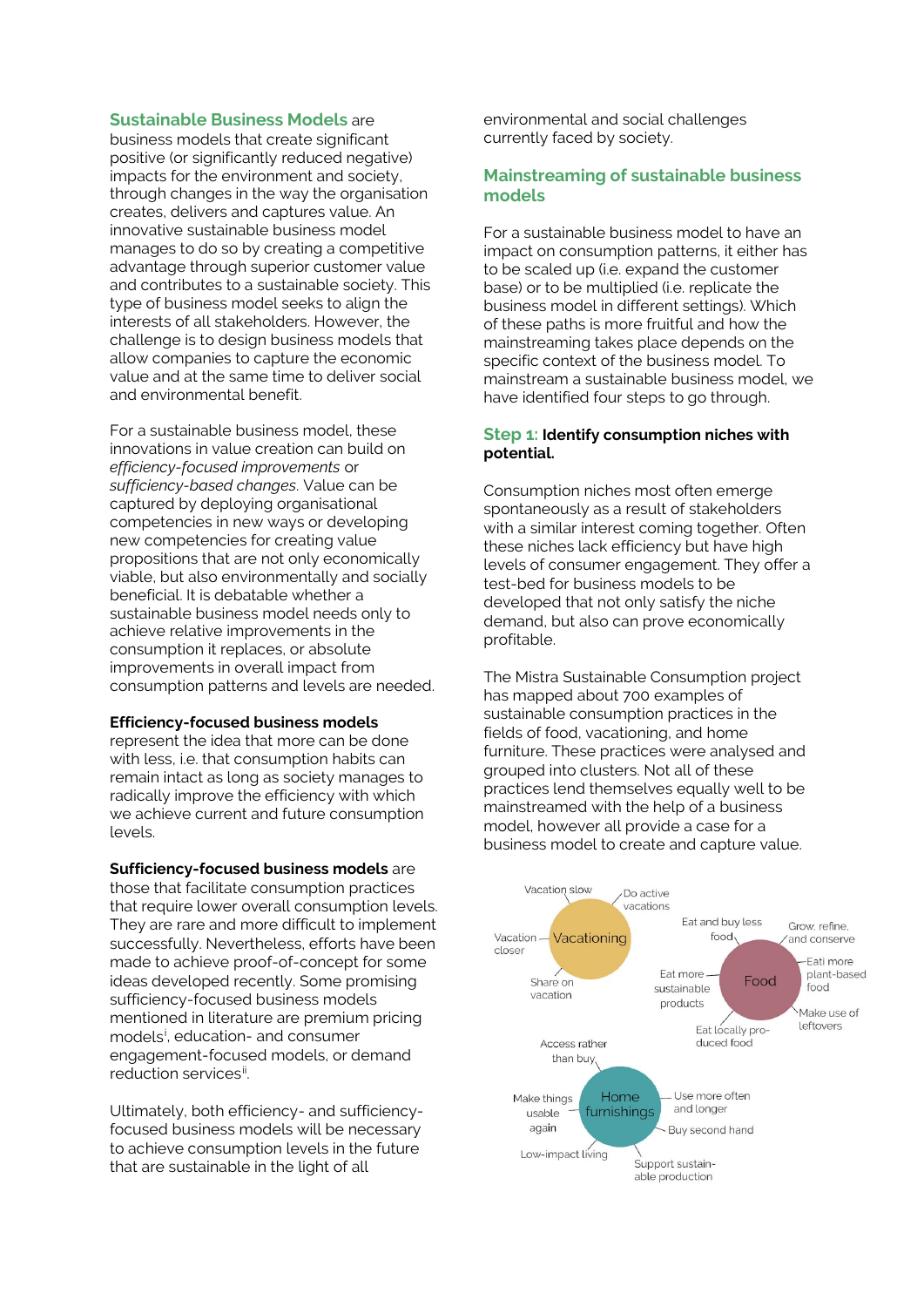#### **Step 2: Understand the value creation process that enables the consumption niche**

An innovative sustainable business model can either create a new market or allow a company to develop and exploit new opportunities in existing markets. For each sustainable consumption niche to grow into a successful sustainable business model, one therefore, has to ask:

- What value is provided and to whom?
- How is the value provided?
- How does the company make money and capture other forms of value?

| Value proposition |  |
|-------------------|--|

1. Product/service 2. Customer segments &

relationships

3. Value for the customer

**Value creation and delivery** 4. Activities 5. Resources 6. Distribution channels 7. Partners and suppliers 8. Technology and product features *How is value provided?*

*What value is provided and to whom?*

#### **Value capture**

9. Cost structure and revenue streams

10. Value capture for key actors

11. Growth strategy

*How does the company make money and capture other forms of value?*

## **Step 3: Identify the barriers that can prevent successful mainstreaming**

For a consumption practice to become mainstream, it has to be sufficiently aligned with the mainstream economic and societal system to break through the boundaries of the niche and gain mainstream acceptance. Innovative businesses often play a vital role in this process.

Barriers to mainstreaming can be grouped into five different groups, and each practice needs to be studied individually to identify the primary barriers preventing the practice from being mainstreamed.

|                    | <b>Barriers</b>           |
|--------------------|---------------------------|
| <b>Cultural</b>    | Attitudes                 |
|                    | Values                    |
|                    | Norms                     |
|                    | Dominant social paradigms |
| <b>Behavioural</b> | Routines                  |
|                    | Habits                    |
|                    | Cognitive limitations     |
| <b>Market and</b>  | Customer acceptance       |
|                    |                           |
| financial          | Willingness-to-pay        |
|                    | Available                 |
|                    | loans/investment          |
| <b>Regulatory</b>  | Economic incentives       |
|                    | Rules and regulations     |
| <b>Structural</b>  | Infrastructure            |

## **Step 4: Work with stakeholders to overcome these barriers**

Collaborating with stakeholders to exchange information, knowledge and experience to facilitate an interactive learning process is crucial for the mainstreaming of sustainable consumption practices. For sustainable business models to thrive in mainstreaming sustainable consumption practices, first they need to prove successful in a niche, and then they need to succeed in mainstreaming the practice.

For a sustainable consumption practice to become mainstream, institutional and cultural changes are often required, necessitating changes both at the niche and mainstream levels. Sufficiency-business models, in particular, need multi-stakeholder agreement and support to be able to develop and survive beyond the niche, as they often challenge the current dominant logic of growth-based economic systems. This often requires the process of developing networks of like-minded actors. It is suggested that a way to move from niche to mainstream is first to identify suitable conditions to replicate the niche in other contexts and thus create multiple niches for the same business model to succeed before it can be adopted in mainstream society.